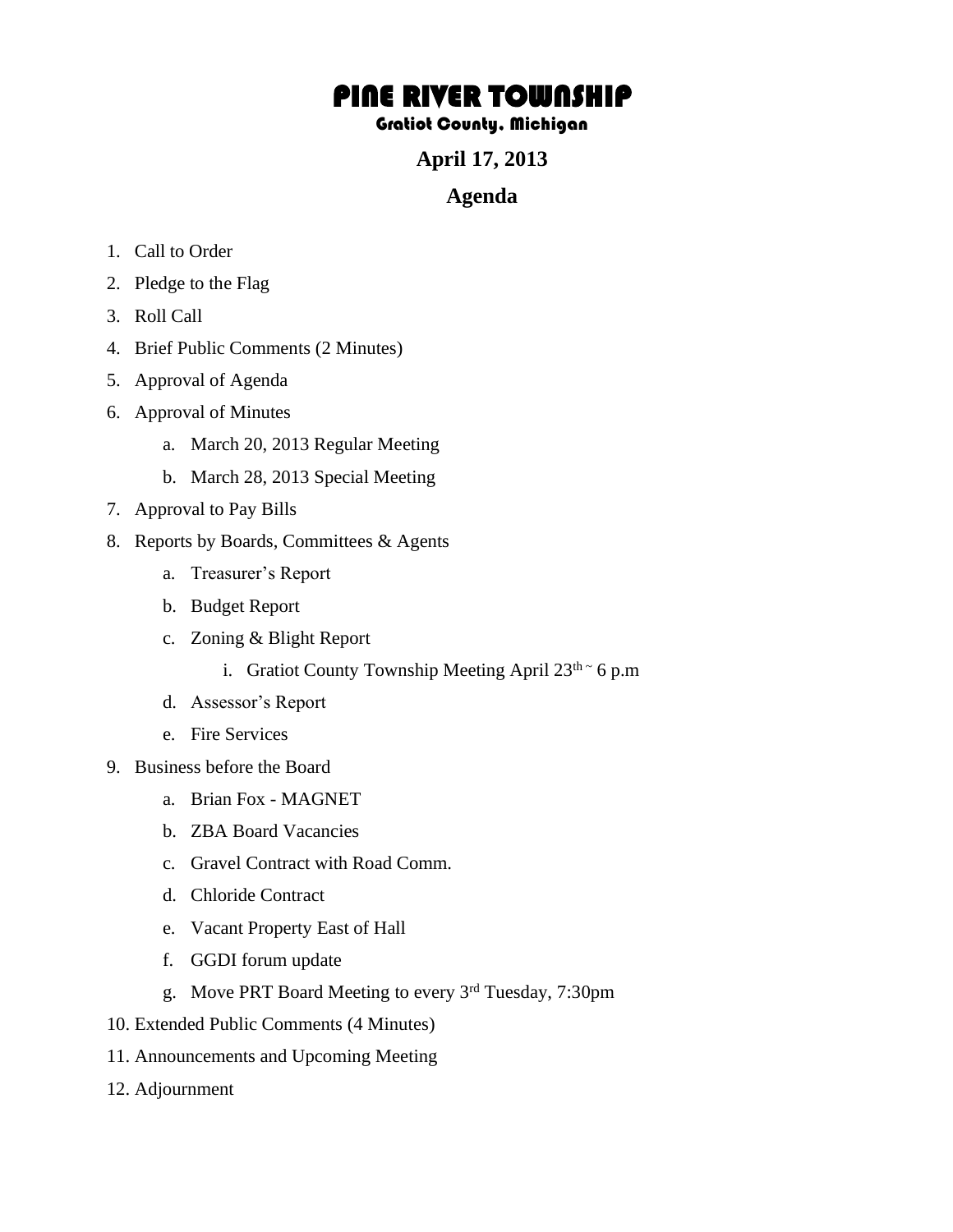## **MINUTES OF THE PINE RIVER TOWNSHIP BOARD MONTHLY MEETING APRIL 17, 2013**

- 1. The regular monthly meeting of the Pine River Township Board was called to order at 7:00 pm by Supervisor Beeson at the Township Hall.
- 2. Pledge the flag: The board and the public said the pledge to the flag.
- 3. Roll Call: Baker: absent, Rademacher: present, Beeson: present, Moeggenborg: present, Best: present. (4) Board members present; (1) absent (Baker).
- 4. Brief Public comments (2 minutes):
- 5. Approve the Agenda: Motion by Moeggenborg: second by Best: to approve the amended Agenda as presented [added 9h.] All present board members approved. Motion carried 4-0.
- 6. Approve the Minutes:
	- a. Motion by Best: second by Moeggenborg: to approve the Regular Meeting Minutes of March 20, 2013. All present board members approved. Motion carried 4-0.
	- b. Motion by Moeggenborg: second by Best: to approve the Special Meeting Minutes of March 28, 2013. All present board members approved. Motion carried 4-0.
- 7. Approval to Pay Bills: Motion made by Moeggenborg: second by Rademacher: to pay bills as presented in the amount of \$29,437.26. All present board members approved. Motion carried 4-0.
- 8. Reports by Boards, Committees & Agents
	- a. Treasurers Report Discussion; report placed on file.
	- b. Budget Report Discussion: report placed on file.
	- c. Zoning & Blight Officer Discussion: report placed on file
		- i. Gratiot County Township Meeting April 23th 6 pm.
	- d. Assessor Report Discussion
	- e. Fire Services Discussion
- 9. Business before the Board
	- a. Brian Fox MAGNET Reviewed 2012 Annual Report and thanked the Township for supporting Team
	- b. ZBA Board Vacancies Being reviewed – have (1) possible interested person